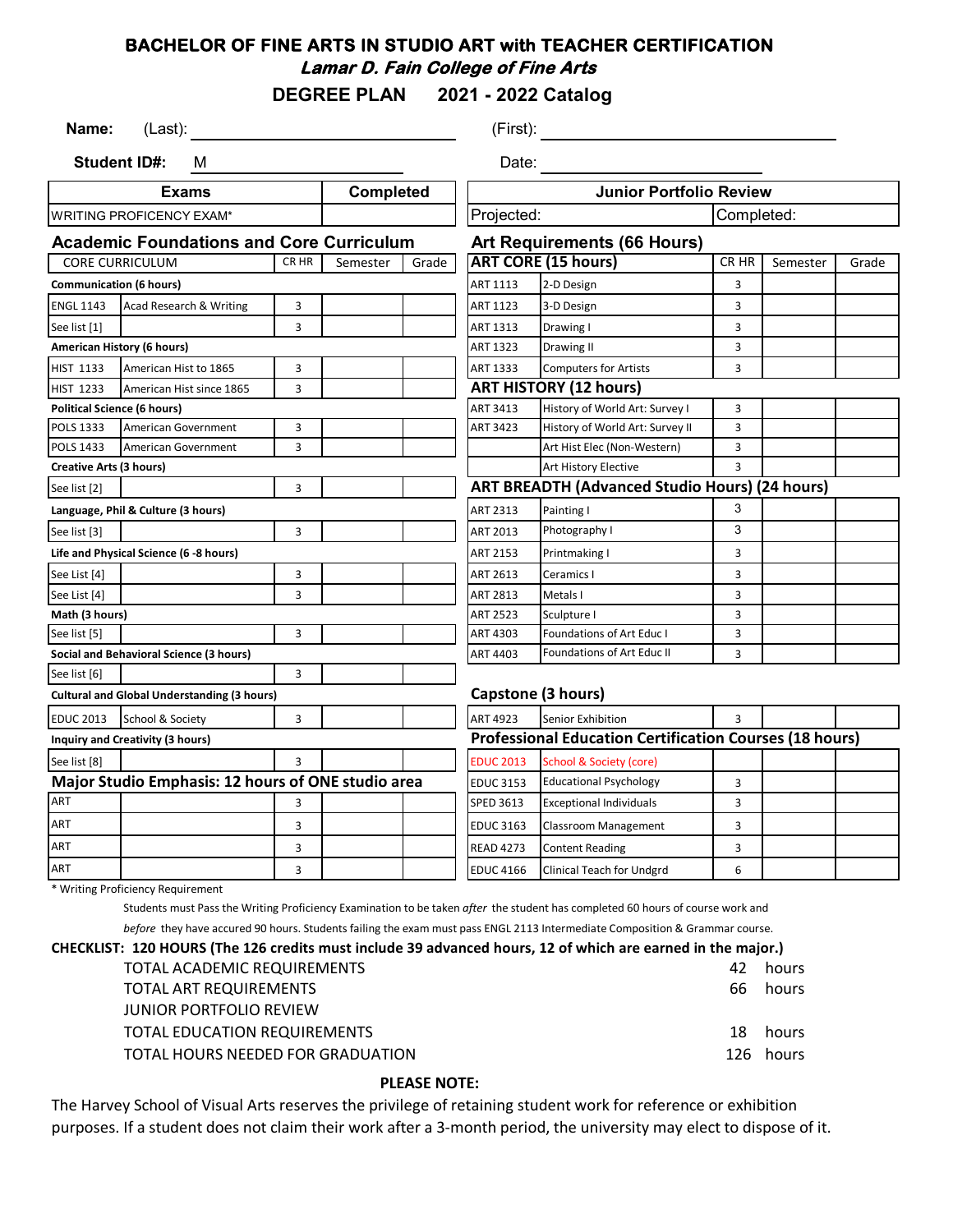### FOR ADMISSION INTO THE TEACHER CERTIFICATION PROGRAM

# \*\*PLEASE READ THESE INSTRUCTIONS CAREFULLY AND CHECK OFF AS COMPLETED\*\*

Please carefully read the pertinent pages of the catalog

Students must pass all sections of the THEA prior to enrolling in any teacher education course

You may take EDUC 2103 before being admitted to teacher certification program.

Admission to the Teacher Certification program requires completion of minimum 45 credit hours.

Application to the education program should be completed when you have between 45-60 hours

Application for admissions on file DATE: \_\_\_\_\_\_\_\_\_\_\_\_\_\_\_(forms available in Education Office)

Completion of at least 6 hours of Freshman English with a GPA of 3.0 in the courses

Grade point average of 2.75 overall in all college work

Admitted to Teacher Certification Program DATE: (Application available in Education Office)

**NOTE: Student teaching is generally scheduled all day for 12 weeks the last semester of the program.**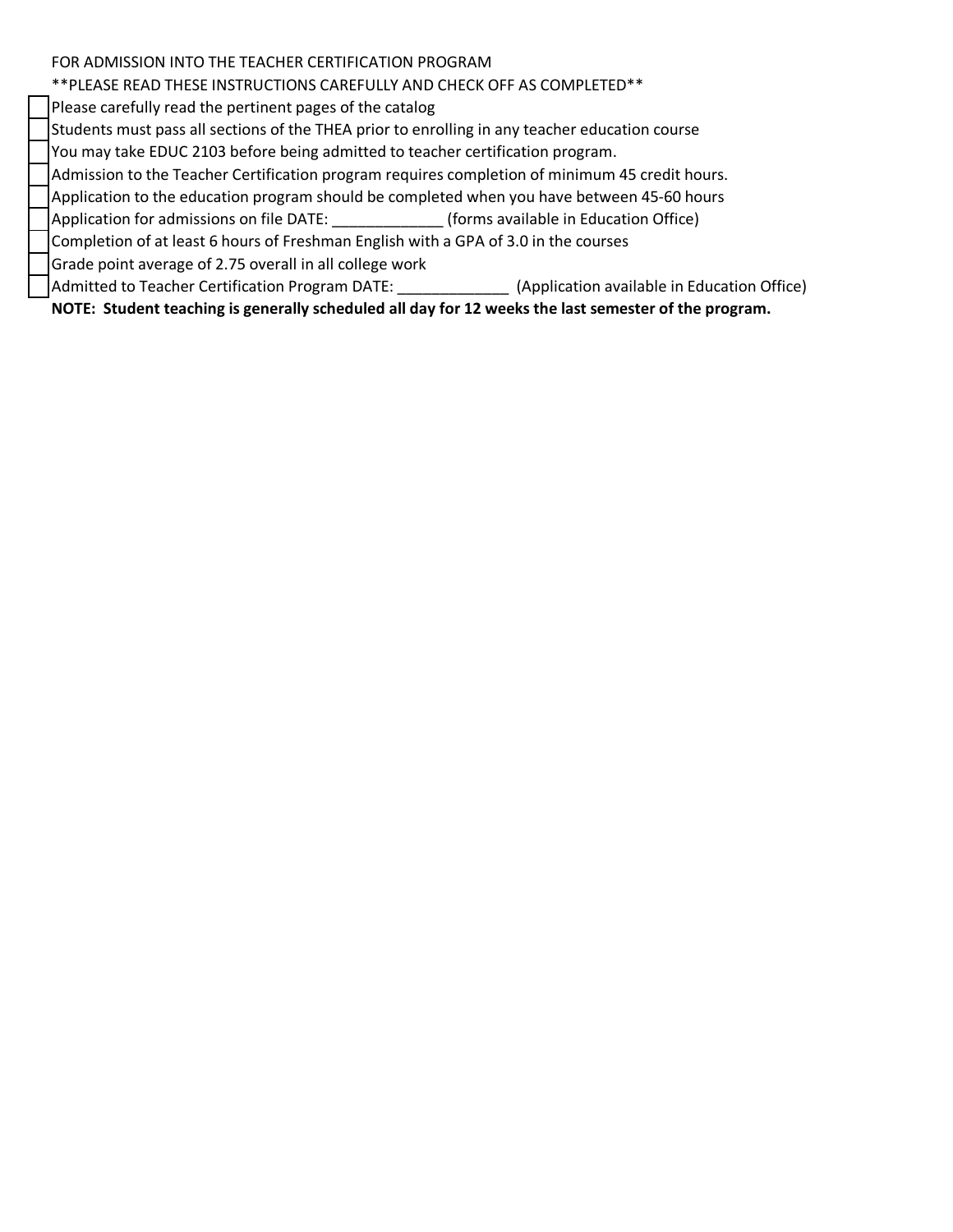|                        | <b>Course Options Listing:</b>                                |                  | [4] Life and Physical Science Options:       |
|------------------------|---------------------------------------------------------------|------------------|----------------------------------------------|
|                        | [1] Communication Options:                                    |                  | BIOL 1013 Intro to Human Biology             |
|                        | ENGL 1153 Intro Read & Writ - Lit                             | BIOL 1023        | Intro to Global Biology                      |
|                        | ENGL 2123 Rhetoric-Visuals/Infograph                          |                  | BIOL 1134 Anatomy & Physiology I             |
|                        | <b>ENGL 2203</b> Intro to Professional Writ                   | BIOL 1114        | Life I: Mol and Cell Concpts                 |
|                        | MCOM 1243 Media Writing & Reporting                           | BIOL 1234        | Anatomy & Physiology II                      |
|                        | MCOM 2403 Social Media                                        | BIOL 1214        | Life II: Mol & Cell Concpts                  |
|                        | SPCH 1133 Fund of Speech Comm                                 | CHEM 1103        | Intro to Chemistry                           |
|                        | SPCH 2423 Interpersonal Comm                                  |                  | CHEM 1143 General Chemistry I                |
|                        | [2] Creative Arts Options:                                    |                  | CHEM 1243 General Chemistry II               |
|                        | MCOM 2213 Film Appreciation                                   |                  | CHEM 1303 Gen Organic-Bio Chem               |
|                        | MUSC 1033 Music Appreciation                                  |                  | <b>ENSC 1114</b> Found of Environ Sciences   |
|                        | MUSC 1043 American Popular Music                              |                  | GEOS 1134 Physical Geology                   |
|                        | MUSC 2733 West/World Music                                    |                  | GEOS 1234 Historical Geology                 |
| THEA 1113              | Women and Theatre                                             |                  | GNSC 1104 Life/Earth Science                 |
|                        | THEA 1503 Appreciation of Theatre                             |                  | GNSC 1204 Physical Science                   |
|                        | THEA 2423 Dramatic Analysis                                   |                  | PHYS 1144 General Physics                    |
|                        | [3] Language Philosophy, & Culture Options:                   |                  | PHYS 1244 General Physics                    |
|                        | <b>ENGL 2413</b> World Literature                             |                  | PHYS 1533 Descrip Astronomy                  |
|                        | ENGL 2423 World Literature                                    |                  | PHYS 1624 Calc Based Physics I               |
|                        | ENGL 2613 Survey Amer Literature                              |                  | PHYS 2644 Calc Based Physics II              |
|                        | <b>ENGL 2623</b> Survey Amer Literature                       |                  | [7] Cultural & Global Understanding Options: |
|                        |                                                               |                  |                                              |
|                        | ENGL 2813 Survey Engl Literature                              |                  | CMPS 1023 The Digital Culture                |
|                        | ENGL 2823 Survey Engl Literature                              |                  | EDUC 2013 School & Society                   |
|                        | FREN 1134 Elementary French I                                 | <b>FREN 1234</b> | Elementary French II                         |
|                        | GERM 1134 Elementary German I                                 | GERM 1234        | Elementary German II                         |
|                        | HIST 1333 Survey Western Civilization                         | <b>HIST 1353</b> | World Civilization to 1500                   |
|                        | HIST 1353 World Civilization to 1500                          | HIST 1453        | World Civilization since 1500                |
|                        | HIST 1433 Survey Western Civilization                         | <b>HSHS 1013</b> | Global Health & Wellness                     |
|                        | HIST 1453 World Civilization since 1500                       |                  | HUMN 2013 The Ancient World                  |
|                        | HUMN 2013 The Ancient World                                   |                  | HUMN 2023 Medieval Cultures                  |
|                        | HUMN 2023 Medieval Cultures                                   |                  | HUMN 2043 Mid 19th-20th Centuries            |
|                        | HUMN 2033 Renaissance-Realism                                 |                  | HUMN 2033 Reniassance-Realism                |
| <b>HUMN 2043</b>       | Mid-19th - 20th Centuries                                     | <b>INTS 2503</b> | Intro to Global Studies                      |
| <b>PHIL 1033</b>       | Introduction to Philosophy                                    | LATS 2503        | Intro Latin Amer Studies                     |
| PHIL 1533              | Critical Thinking and Reasoning                               |                  | MCOM 1233 Mass Media and Society             |
| <b>PHIL 2033</b>       | Ethics                                                        |                  | MCOM 2523 The Internet & Society             |
| <b>PHIL 2133</b>       | Political Philosophy                                          |                  | MUSC 2733 West/World Music                   |
| <b>PHIL 2213</b>       | Asian Phil and Religion                                       |                  | POLS 2523 Found Govt & Politics              |
| <b>PHIL 2223</b>       | <b>Feminist Philosophy</b>                                    |                  | SOCL 2233 Global Social Problems             |
| <b>PHIL 2333</b>       | Philosophy of Religion                                        |                  | SPAN 1234 Elementary Spanish II              |
| <b>SPAN 1134</b>       | Elementary Spanish I                                          |                  | WGST 2503 Into Women's & Gender Stud         |
|                        | [5] Mathematics Options:                                      |                  | [8] Inquiry & Creativity Options:            |
|                        |                                                               | <b>BUAD 1033</b> | <b>Found of Business</b>                     |
| MATH 1053<br>MATH 1203 | <b>Contemporary Math</b><br><b>Math Analysis for Business</b> | <b>CMPS 1044</b> | Computer Science I                           |
| MATH 1233              | College Algebra                                               | COUN 2143        | <b>Human Diversity</b>                       |
| MATH 1534              | Precalculus                                                   |                  | ENGL 2123 Rhetoric Visual & Infographic      |
| MATH 1634 Calculus I   |                                                               |                  | MWSU 2003 Creative Inquiry                   |
|                        | [6] Social & Behavioral Science Options:                      | <b>SCIE 2103</b> | Understand Scie, Engr, & Tech                |
|                        | COUN 2023 Human Development                                   |                  | SOCL 1143 Sociological Inquiry               |
|                        | <b>ECON 1333 General Economics</b>                            |                  | THEA 1113 Women and Theatre                  |
|                        | <b>ECON 2333 Macroeconomic Principles</b>                     |                  | THEA 2103 Playwrights & Scientists           |
|                        | PSYC 1103 General Psychology                                  |                  |                                              |
|                        | SOCL 1133 Introductory Sociology                              |                  |                                              |
|                        |                                                               |                  |                                              |